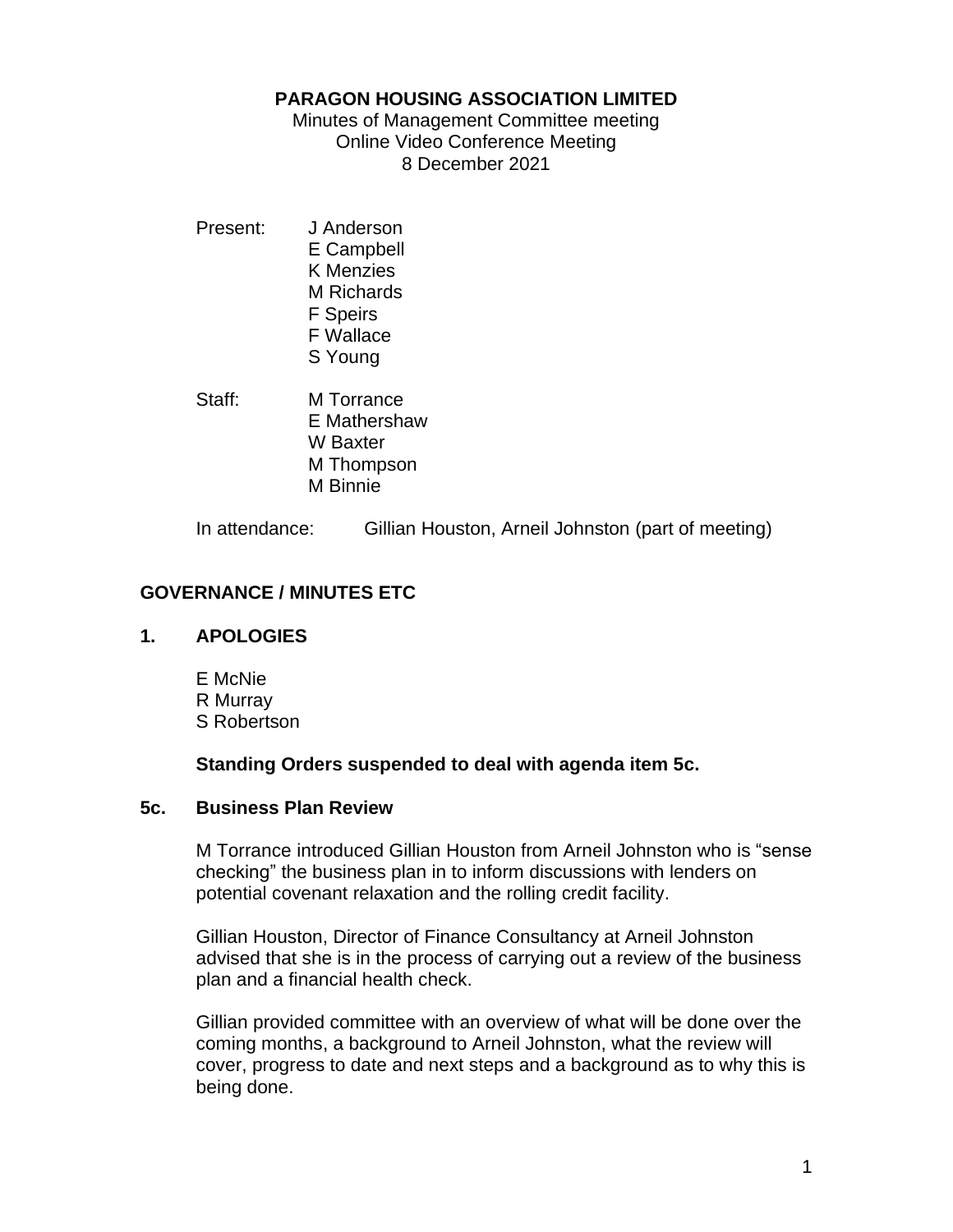Gillian advised that she should be in a position to present findings of the review by mid January.

There was discussion on how we take account of unknown factors and that these would be covered in projections of what might happen to interest rates etc.

*Gillian Houston left the meeting.*

# **2. COMPOSITION OF COMMITTEE**

No change

# **3. MANAGEMENT COMMITTEE CALENDAR**

No changes

# **4. GOVERNANCE ITEMS**

## **RBS Credit Facility**

M Thompson advised that the options from RBS on the £4m credit facility are:

- Extend for option 1 year would cost £32k
- Convert to full revolving £3k annual fee plus £32k up to 21 Dec 2025
- Drawdown interest cost £67k
- Defer decision to Jan £850 plus vat

# *Committee members agree to defer decision to January.*

### **Standing Order / Rules**

M Torrance advised she awaits a response from solicitor on if the rule change is submitted as partial or full rule change as the FCA website is not clear. Once the rules are formally approved by FCA the Standing Orders can be updated and re-adopted.

### **Members Paper**

### *Committee members approve new member and the use of the seal was approved.*

# **Decision Register**

JRW contract novation agreement was recently approved under Rule 55 resolutions.

The percentage of members who approved a Rule 55 will be added to the register for ease of reference.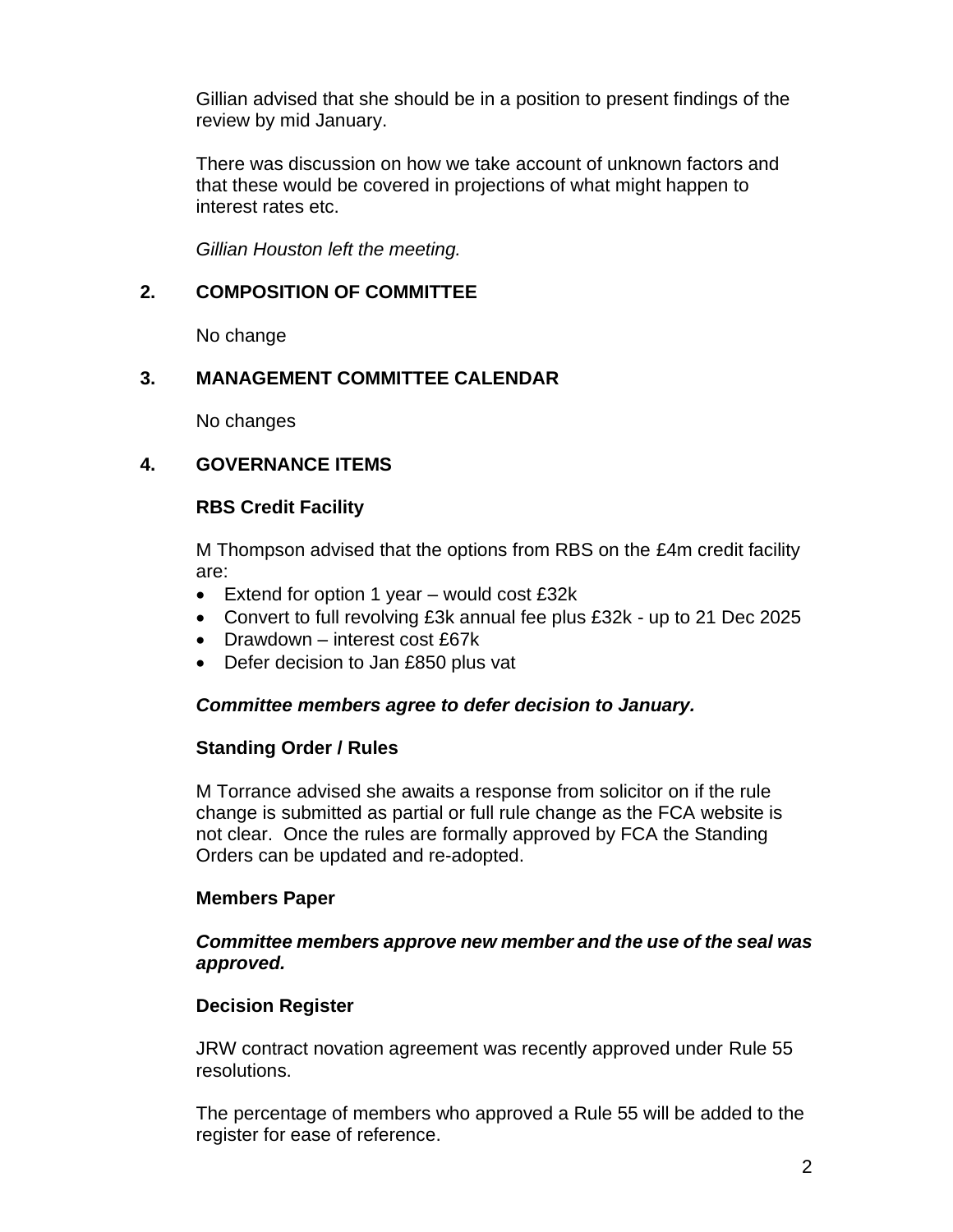# **Sub Committee Chair**

At recent sub committee members the following Chairs were agreed and ratified.

- Audit E Campbell
- H&S M Richards
- F&GP F Wallace
- HM&I J Anderson

## **4a. Minutes of Previous Meeting 20 October 2021**

There were no amendments to the minutes.

Proposed: J Anderson Seconded: M Richards

### *Minutes Approved.*

### **4b. Matters Arising**

All covered in agenda.

### **5. BUSINESS ITEMS**

### **5a. PHA Route Map Progress**

A winter newsletter is being issued soon to all tenants and factoring owners. A survey will be included on our services.

Staff continue to work from home with some small groups working in the office when required. The current government guidance is to work from home until at least mid-January. Staff continue to be supported working from home and risk assessment with staff will be refreshed.

There has been no impact to date on contractors following recent restriction changes.

E Mathershaw provide an update on housing management services.

W Baxter advised that gas servicing maintenance is going well with contractor following protocols etc.

Medical adaptations are an issue mainly due to Occupational Therapists not being able to do assessments. There was discussion on this and what can be done to resolve this.

Some investment work taking a bit longer due to material and labour shortage.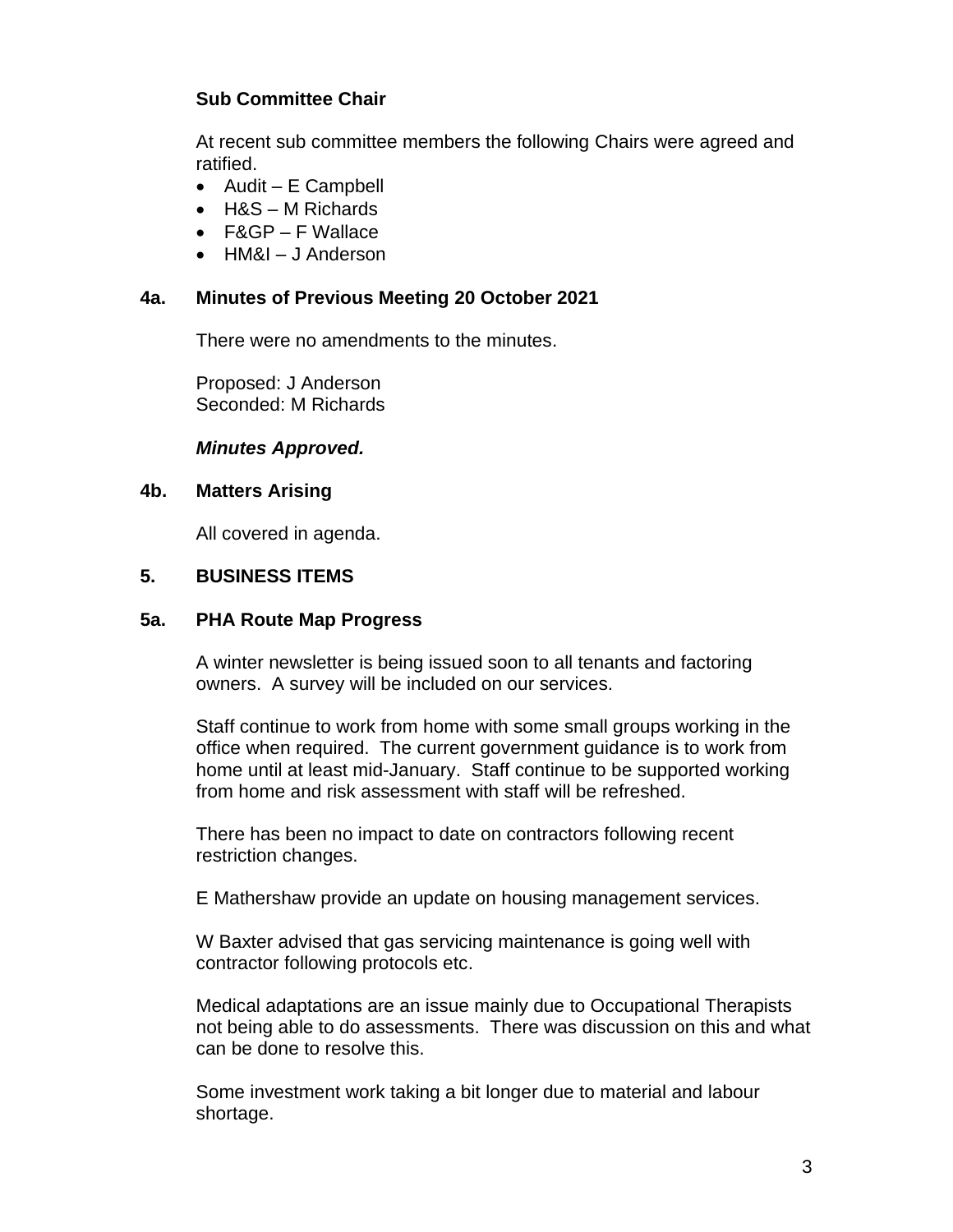There was recent storm damage to properties in Clacks and there is an issue with materials for certain types of roof tiles.

### **5b. Mid-Year Budget Review / Q2 2021/22 Management Accounts**

M Thompson advised that the end quarter accounts are healthy with favourable variances.

M Thompson went through the Mid-Year Review presentation.

*J Anderson left the meeting due to a prior commitment.*

There was discussion on the projected surplus for what we projected and if there is opportunity to look at things we can spend on.

# **6. FINANCE & GENERAL SUB COMMITTEE**

# **6a. Finance & General Sub Committee**

M Torrance advised that part of the F&GP sub committee is to deal with staffing matters. There are three committee members on the staffing panel – E Campbell, F Wallace and M Richards.

M Torrance provided committee with a brief overview of staffing matter.

# **7. HOUSING MANAGEMENT & INVESTMENT**

# **7a. Housing Management & Investment**

The minutes of the meeting held on 18<sup>th</sup> October were uploaded.

The last meeting was held on  $7<sup>th</sup>$  December 2021.

# **7b. Arrears / Voids / Repairs**

The report was discussed in detail at the HM&I sub committee meeting yesterday.

The HM&I sub committee discussed an eviction report that F Wallace and M Torrance had approved. This is the first eviction report since covid. Committee members are asked to homologate. E Mathershaw provided a brief background to the report.

*Committee members homologated the Chair's approval for the eviction report.*

# **7c. Eviction Reports**

There were none for consideration.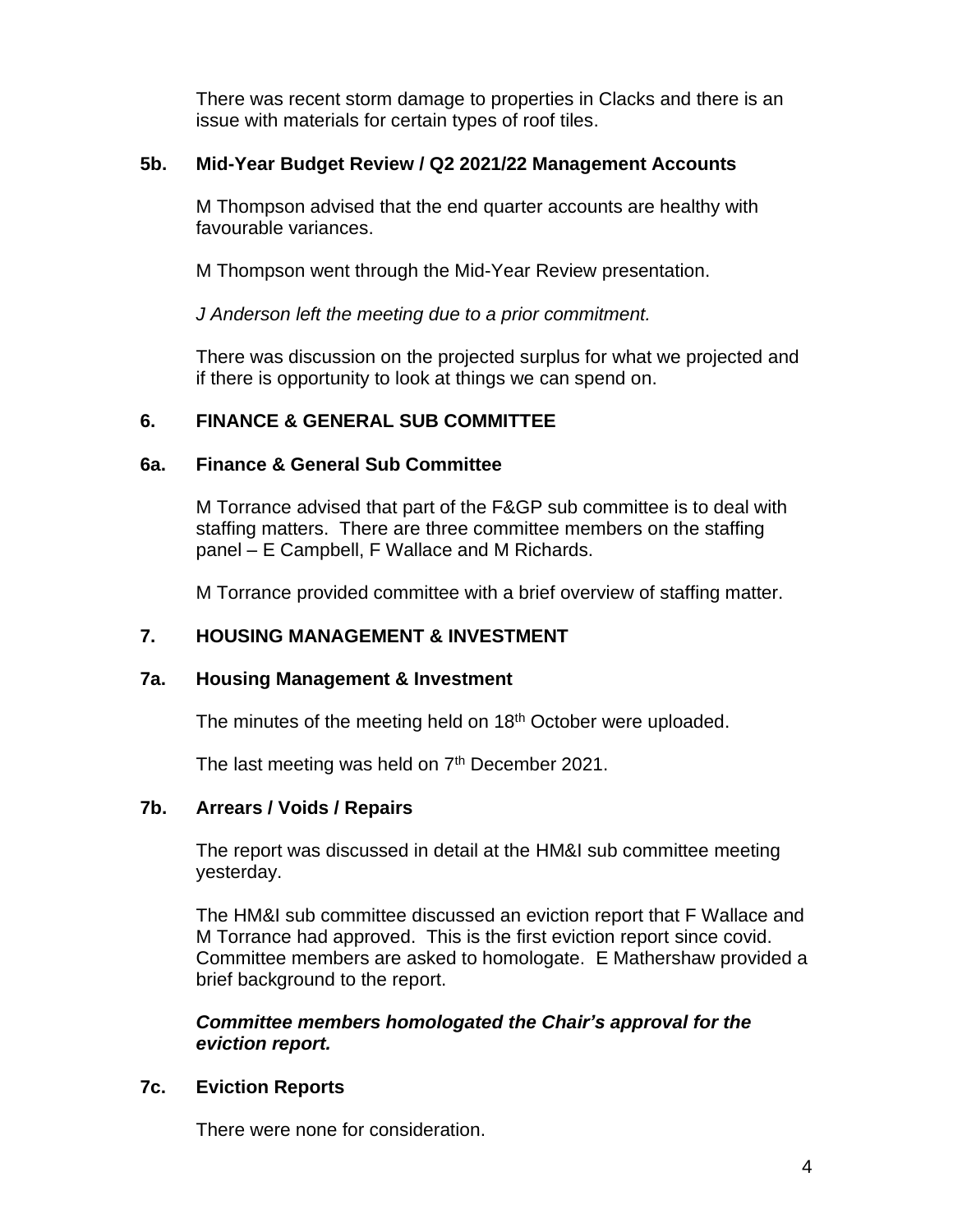### **7d. ASB – taking a co-ordinated approach**

E Mathershaw advised that we are taking a co-ordinated approach to dealing with ASB and are looking at an ASB app and telephone line service.

This will allow tenants and others to report in real time on their terms and of people are not comfortable using app can use the telephone line.

Falkirk Council currently has a 24hr ASB phoneline but Clacks and Stirling Council do not operate this.

Spoken to some tenants involved in ASB issues and they support the idea of being able to do this.

There was discussion on the functionality of the App and the necessity of undertaking due diligence with regards to data protection and the General Data Protection Regulations.

There had been positive dialogue with Falkirk Council who are just setting up a central hub which all Falkirk Council wide cctv will be monitored and administered from.

We would purchase a CCVT unit and can see this being used in 2 areas – ASB if we have an estate/close, flytippers.

There will be the cost of the camera and an annual fee of £1k for the monitoring of the system.

*Committee members approve to take part in a trial of the app and telephone line.*

*Committee members approve to purchase the cctv and set up a SLA with Falkirk Council.*

*Both subject to DPO being satisfied around Data Protection issues.*

*F Spiers left the meeting.*

### **7e. HACT – Energy Hardship Fund**

The Energy Hardship fund is a UK wide initiative offering tenants a voucher to assist with energy costs.

Only need to be an RSL to put in an expression of interest.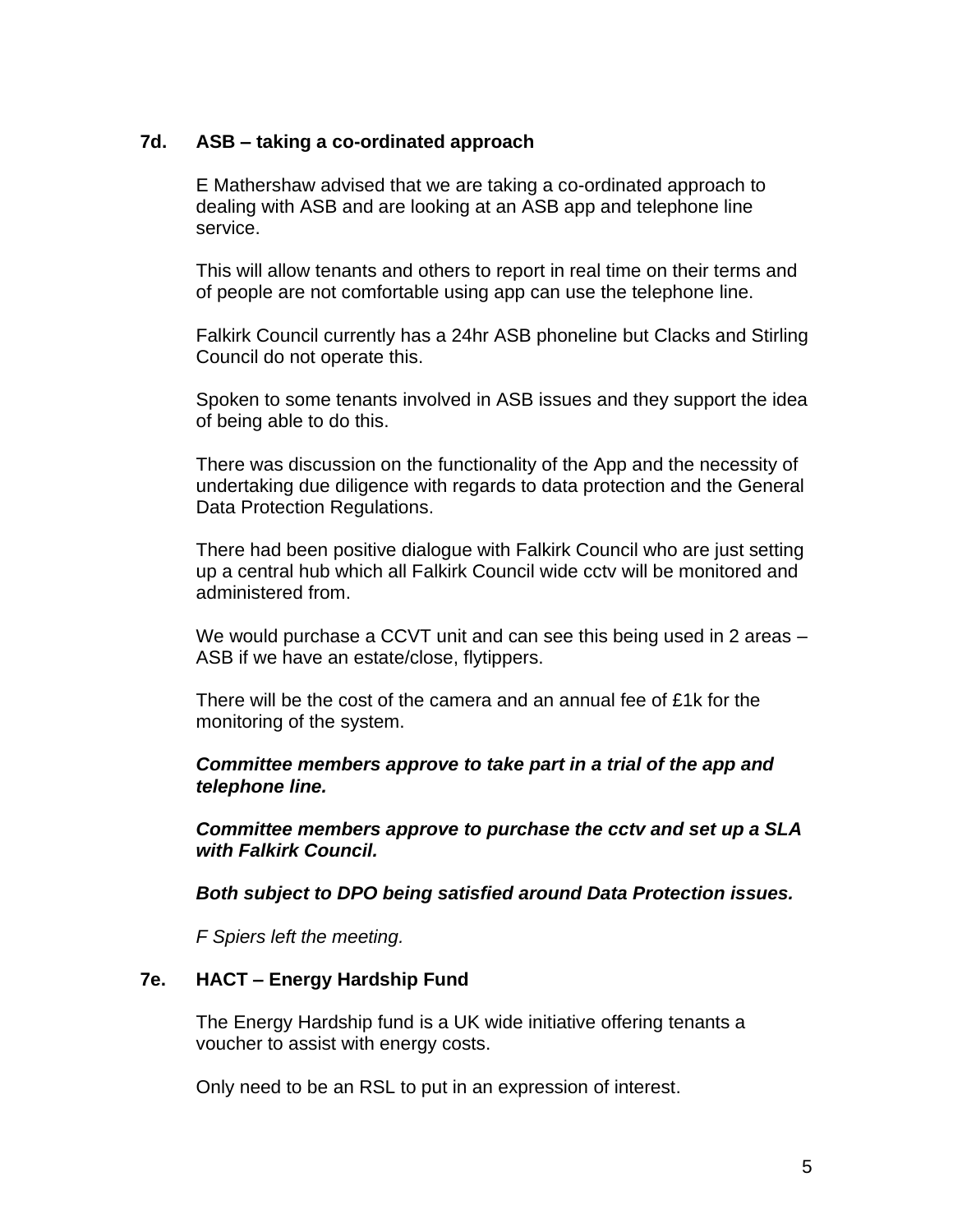Organisations are asked to consider making a contribution to the fund. Committee are being asked to approve the contribution of £500.

### *Committee members agree to make a contribution of £500 to the energy hardship fund from the Community Projects Fund.*

### **7f. Programme Report**

W Baxter advised that the report was discussed in detail at the HM&I sub committee meeting yesterday.

The Scottish Government extended the deadline for installing interconnected Fire & Carbon Monoxide Detectors to February 2022. We are on track with the exception of around 100 properties we are having difficulty getting access to but work ongoing on this.

### **8. COST PLAN / TENDER APPROVALS**

None

## **9. AUDIT COMMITTEE**

#### **9a. Audit Committee**

The draft minutes of the last meeting held on 20<sup>th</sup> October 2021 were issued prior to the meeting.

### **9b. Internal Audit**

No internal audits have been carried out this financial year. A programme is in place and the Internal Auditor has assured that all audits will be carried out before the year end.

### **9c. Internal Audit Provider**

The 3 year term for the Internal Audit contract is up at the end of March. There was an option to extend the contract by a further 2 years.

The audit committee carried out an evaluation of the internal audit services and recommend to appoint the current internal auditor for a further 2 years.

The Internal Auditor has confirmed prices will be frozen.

### *Committee members agreed to extend the internal audit contract for a further 2 years.*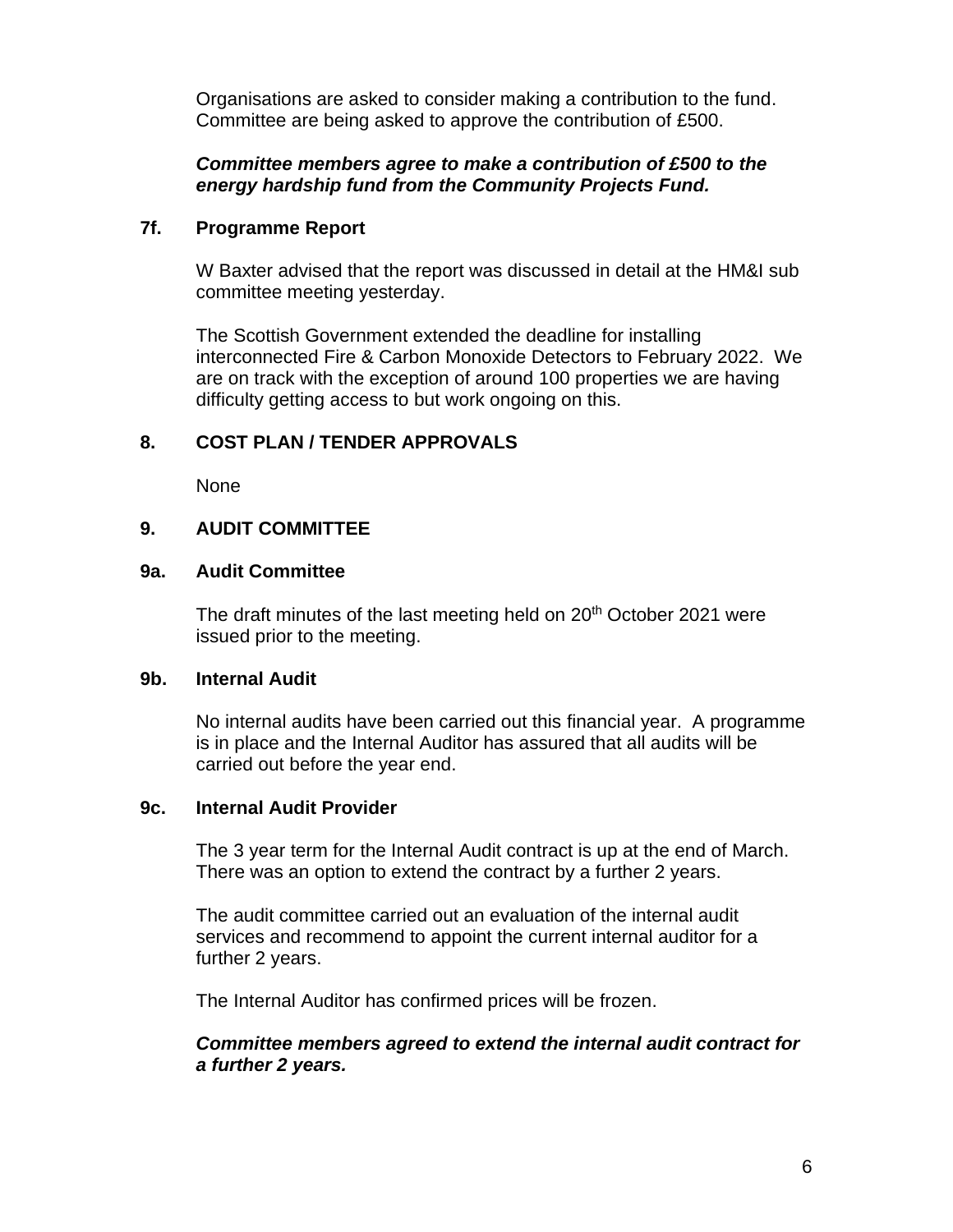### **10. HEALTH & SAFETY**

#### **10a. Health & Safety Update**

The draft minutes of the last meeting held on the 9<sup>th</sup> November were uploaded.

The next meeting is due to be held in February.

#### **10b. Stock Health & Safety Sub Committee - Remit**

There had been a discussion with ACS who provide the safety manuals on the proposed Stock H&S Sub Committee and the view is that it would not invalidate anything within the manual. Remit will be brought to Committee for approval.

#### **10c. Healthy Working Lives**

No update

### **11. REGULATORY ISSUES**

#### **11a. SHR Risk Focus**

M Torrance gave a brief summary of what the SHR are looking at as part of sector risks.

### **12. POLICY ISSUES**

#### **12a. Policy Monitor**

To note

## **12b. Equalities Policy**

Equalities project progressing well. Propose to issue the policy for feedback and bring a report to committee in January.

## **13. STRATEGY, POLICY & RESEARCH DEVELOPMENTS**

### **13a. Grangemouth Housing Masterplan**

Discussions are ongoing.

### **13b. Clackmannanshire Wellbeing Economy Anchor Partnership**

No updates as the meeting was cancelled.